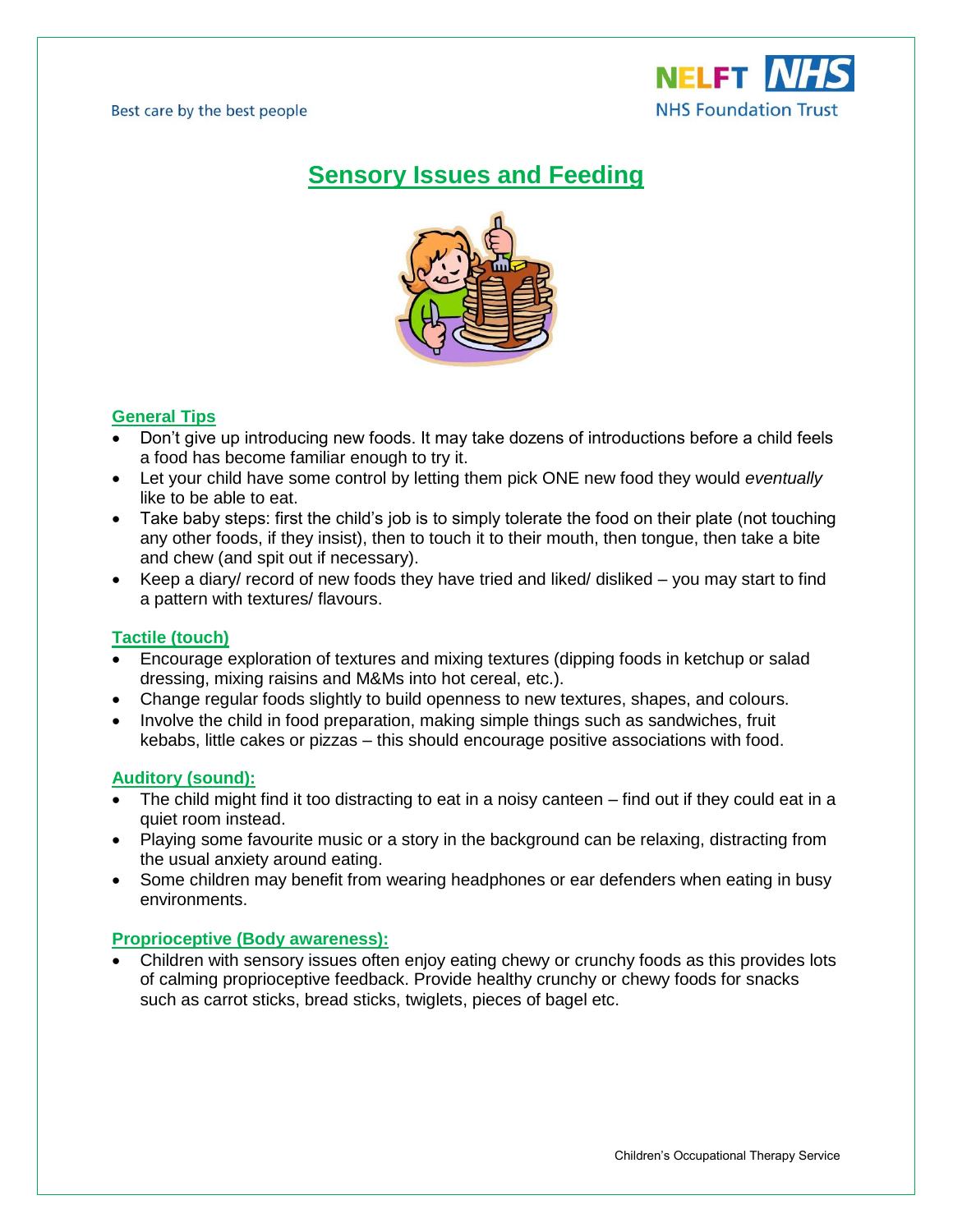

# **Shared Plate**



#### Why use a shared plate of food?

- It is a great way of presenting food so that your child is able to choose what they want to eat, without them realising that you have chosen the food you want them to eat.
- It is also a great way for your child to become familiar with a variety of food, whether they eat it or not. You can introduce new or unfamiliar foods for your child to see, smell and possibly taste and eat without them having it put directly on their plate.
- . Always offer some foods that your child will eat (at least one food) and one or more foods that your child doesn't eat or is unfamiliar with.

The idea is to present the food on one large plate or several small plates/bowls for all to help themselves to. Your child gets to pick what they want to eat and how big a portion they want to have.

We want your child to become confident at touching, smelling and handling different foods and not to feel pressure to taste and eat it. If they are happy to touch and explore food they will be happier to taste and try food in their own time. Often when pressure is placed on a child to eat food it puts them off exploring other foods as well.

#### At mealtimes:

- . Allow your child to choose the food they want to and the combination of food they want to eat.
- . Encourage them to use cutlery and to touch food with their hands.
- . Don't ask them to try a certain food or to eat more but talk about the different foods.
- Your child may need to see the food several times until they will touch it and many more times until they taste it.
- During the meal your child may have chosen a food but once on their plate they decide they  $\bullet$ don't want to eat it; that is fine don't pressurise them to taste or eat. It is helpful to have a separate plate or bowl to put unwanted food on.
- Remember your child may not like a food they taste, very few people like every food.